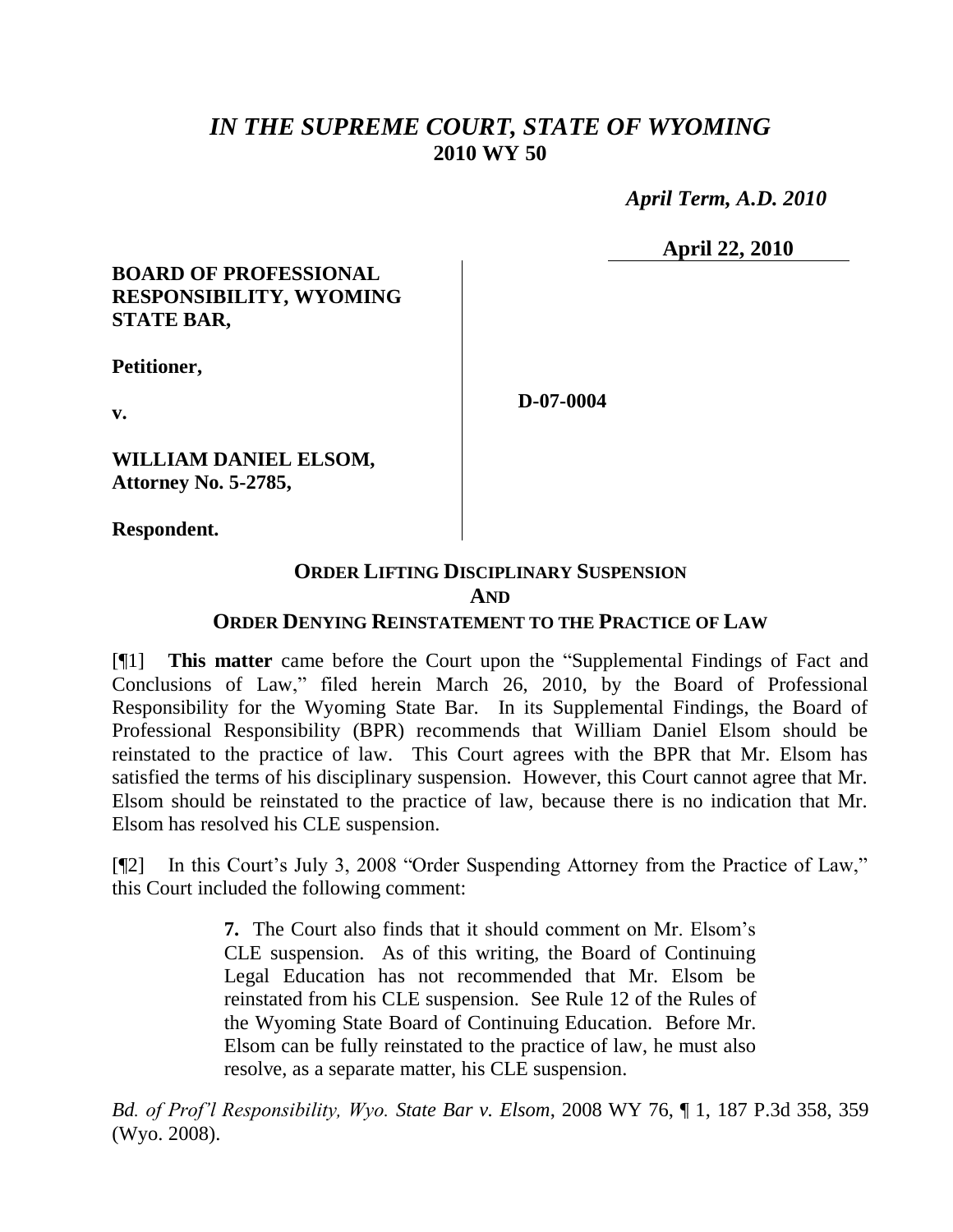[¶3] After a careful review of this matter, this Court finds that Mr. Elsom has not resolved his CLE suspension. This Court has not received a positive recommendation from the Wyoming State Board of Continuing Legal Education. See Rule 12(c), Rules of the Wyoming State Board of Continuing Legal Education. It is, therefore,

[¶4] **ADJUDGED AND ORDERED** that the Board of Professional Responsibility's Supplemental Findings of Fact and Conclusions of Law, which is attached hereto and incorporated herein, shall be, and the same hereby is, adopted in part and rejected in part, as noted above; and it is further

[¶5] **ADJUDGED AND ORDERED** that the disciplinary suspension against Respondent Elsom shall be, and hereby is, lifted, effective this date; and it is further

[¶6] **ADJUDGED AND ORDERED** that, due to Mr. Elsom's continuing suspension for failing to comply with the continuing legal education requirements, Mr. Elsom cannot be reinstated to the practice of law at this time; and it is further

[¶7] **ORDERED** that, pursuant to Rule 4(c) of the Disciplinary Code for the Wyoming State Bar, this Order Lifting Disciplinary Suspension and Order Denying Reinstatement to the Practice of Law, along with the incorporated Supplemental Findings of Fact and Conclusions of Law, shall be published in the Wyoming Reporter and the Pacific Reporter; and it is further

[¶8] **ORDERED** that the Clerk of this Court shall docket this Order Lifting Disciplinary Suspension and Order Denying Reinstatement to the Practice of Law, along with the incorporated Supplemental Findings of Fact and Conclusions of Law, as a matter coming regularly before this Court as a public record; and it is further

[¶9] **ORDERED** that the Clerk of this Court transmit a copy of this Order Lifting Disciplinary Suspension and Order Denying Reinstatement to the Practice of Law to the members of the Board of Professional Responsibility, and the clerks of the appropriate courts of the State of Wyoming.

**DATED** this 22<sup>st</sup> day of April, 2010.

# **BY THE COURT:**

**BARTON R. VOIGT Chief Justice**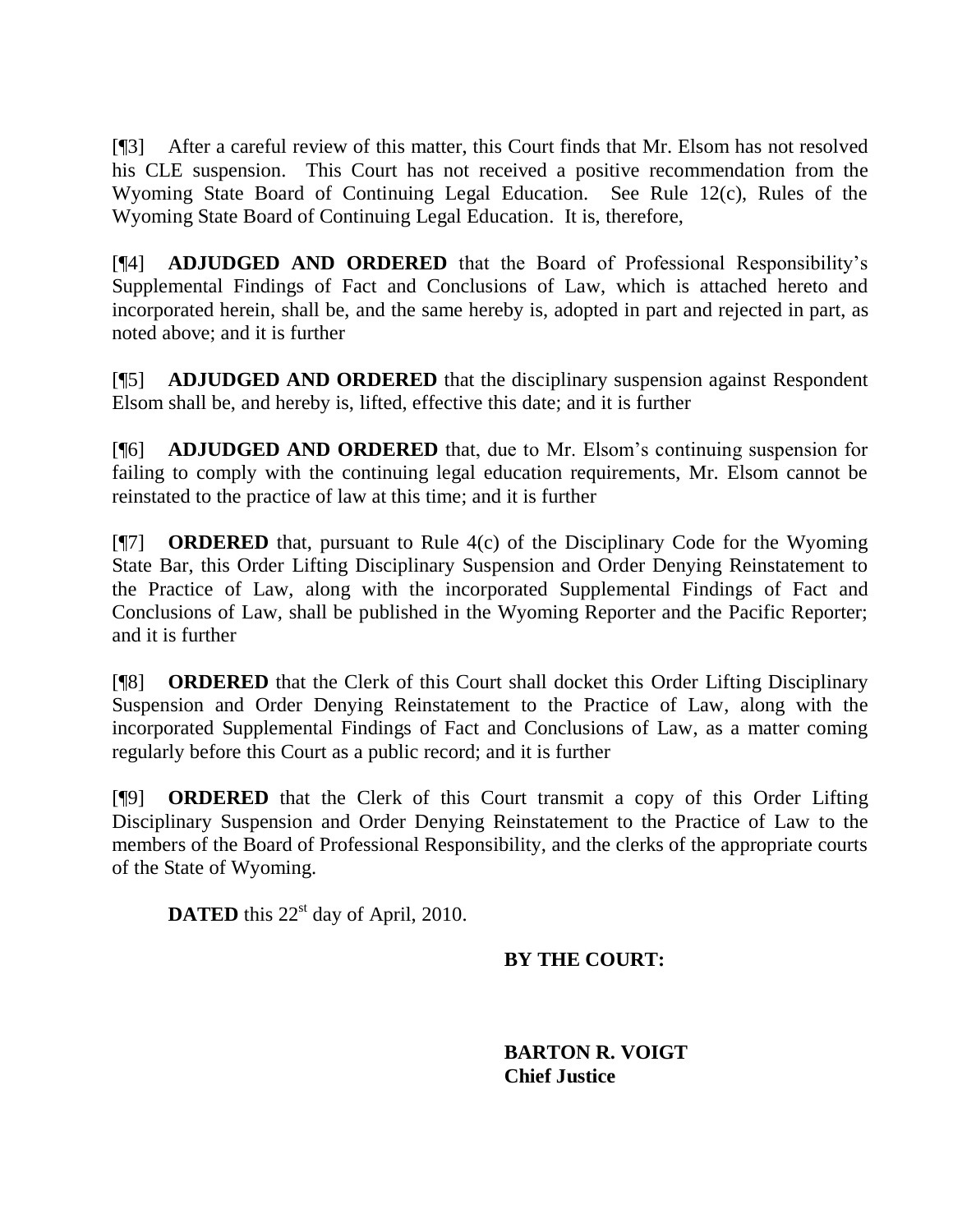### IN THE SUPREME COURT, STATE OF WYOMING

| <b>BOARD OF PROFESSIONAL</b> |  |
|------------------------------|--|
| RESPONSIBILITY, WYOMING      |  |
| <b>STATE BAR</b>             |  |
| Petitioner,                  |  |
| V.                           |  |
| WILLIAM DANIEL ELSOM         |  |
| Attorney No. 5-2785,         |  |
|                              |  |
| Respondent.                  |  |

HE SUPREME COURT<br>TATE OF WYOMING D-07-0004 MAR 2 6 2010 **JUDY PACHECO, CLERK** by CHIEF DEPUTY

#### SUPPLEMENTAL FINDINGS OF FACT AND CONCLUSIONS OF LAW

 $\mathcal{E}$ 

 $\begin{smallmatrix} \text{)} \ \text{)} \ \text{)} \ \text{)} \end{smallmatrix}$ 

The matter came on before the Board of Professional Responsibility on October 29, 2009 by telephone conference call on William Daniel Elsom's Petition to Lift Suspension and for Reinstatement to the practice of law in Wyoming. Frank Stevens, Chairman of the Board of Professional Responsibility, presided at the hearing as the hearing officer. All members of the Board, Francis E. Stevens, Kennard F. Nelson, Joseph B. Bluemel, Rex O. Arney, Jenifer E Calkins-Scoggin, Katherine H. Tomassi and Ann Robinson, were present by phone. Rebecca Lewis appeared representing the Wyoming State Bar and Stephen H. Kline appeared representing Petitioner, William Daniel Elsom (hereinafter sometimes referred to as "Elsom"). Mr. Elsom also was present by phone. The Board having heard testimony from Mr. Elsom, having reviewed the exhibits presented at the hearing and being otherwise fully advised concerning the matter, unanimously makes the following findings of fact and conclusions of law:

1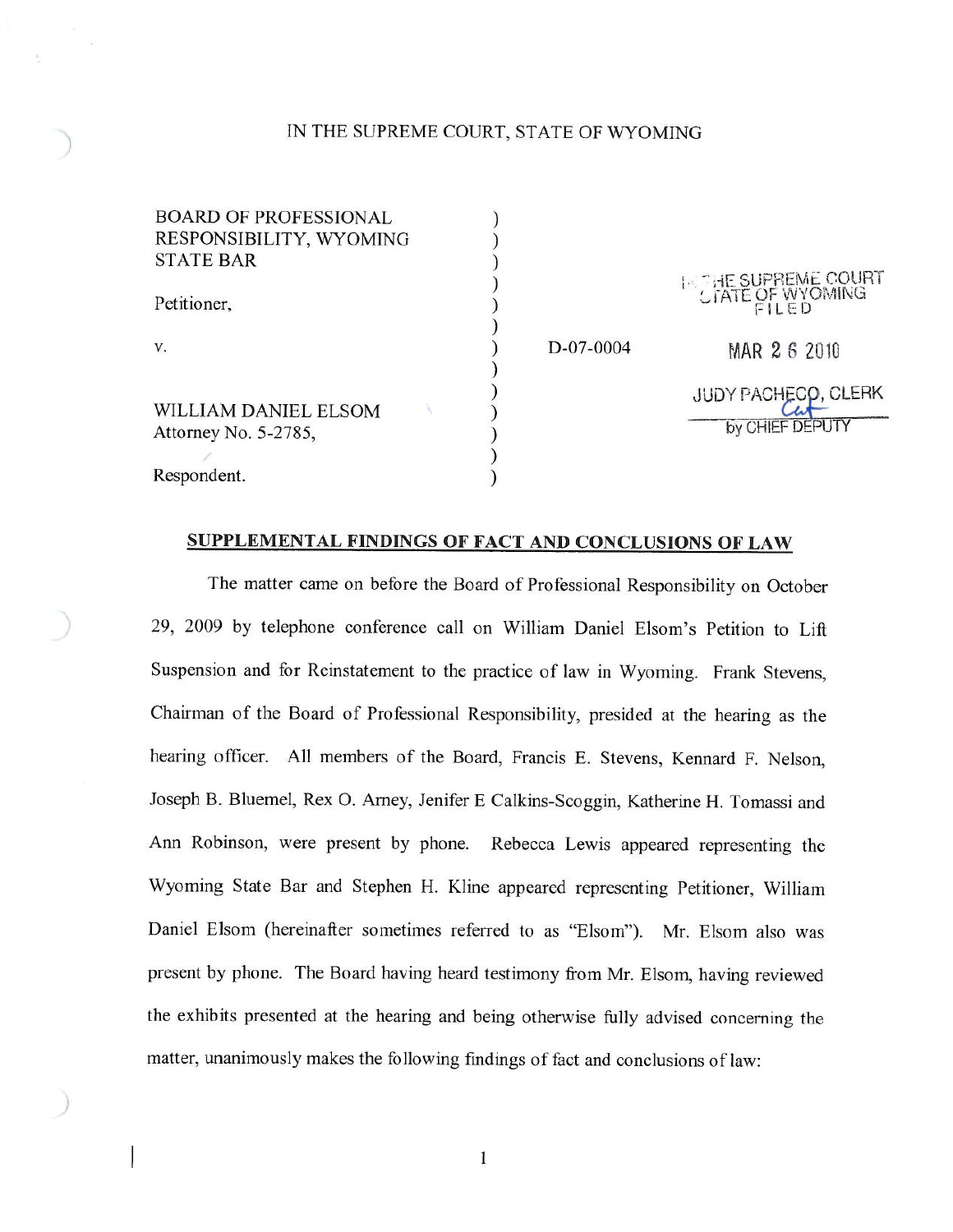#### **FINDINGS OF FACT**

Based on the testimony presented at the Hearing, the Board finds the following facts have been established by clear and convincing evidence:

2.

- $1.$ The Findings of Fact and Conclusions of Law previously filed with the Court on May 28, 2008, are incorporated and included herein as if fully set out herein. See Exhibit A attached hereto.
	- There have been no changes with regard to Mr. Elsom's Wyoming license and those matters set forth in the Finding of Fact and Conclusions of Law previously filed with the Court other than since the hearing in April 2008 and the two year suspension of his Wyoming license, the State of Colorado opened an investigation concerning Mr. Elsom's conviction in 2006. Mr. Elsom has agreed to a reciprocal suspension of his Colorado license for a two year period of time, and the Colorado Supreme Court has accepted that proposed suspension. This suspension does not raise any new issues beyond those dealt with in the hearing of April 2008 before the Board of Professional Responsibility. See Exhibit B attached hereto. Mr. Elsom also has a license to practice law in the State of Texas, and he has at all times since his conviction continued to practice law in the State of Texas. Texas was made aware of Mr. Elsom's criminal conviction and the suspension of his license in the States of Wyoming and Colorado when those events occurred, and it has not taken action to discipline him.

 $\overline{2}$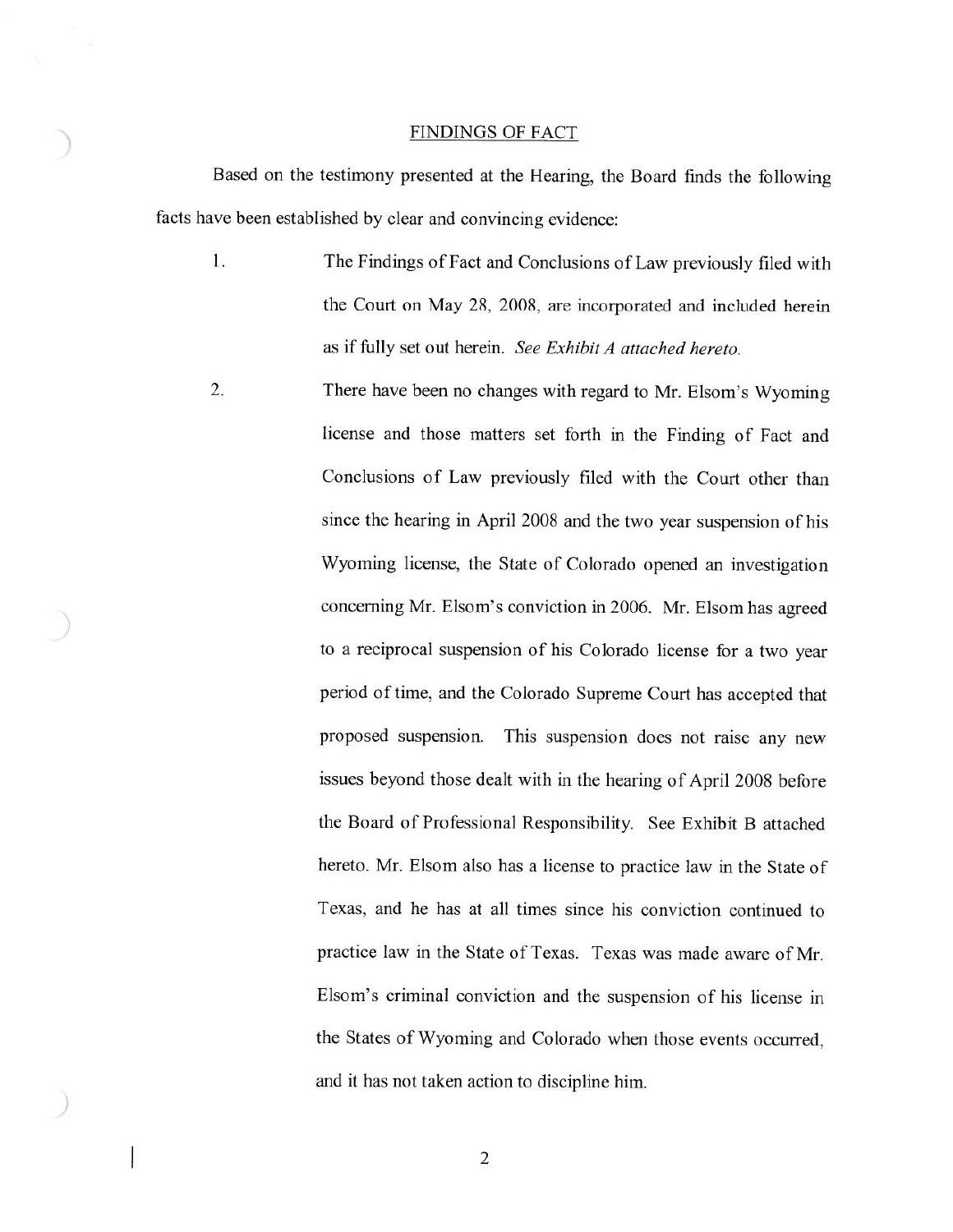- $3.$ Mr. Elsom is presently current on all of his CLE hours and has made the application and payments required for reinstatement pursuant to Rule 12 of the Rules of the Wyoming Board of Continuing Education, including having paid all licensing and late fees. No claims or awards from the Client Security Fund have been made related to Mr. Elsom.
- $4.$ The Board hereby recommends Mr. Elsom's reinstatement to the practice of law

#### **CONCLUSIONS OF LAW**

- The acts resulting in Elsom's conviction were not related to the practice of 1 law, and there was no fraud or deceit involved in the acts resulting in Elsom's conviction. The offense resulting in Elsom's conviction was not a crime of moral turpitude.
- 2. Pursuant to Rules 18 of the Disciplinary Code of the Wyoming State Bar, Petitioner is eligible for reinstatement in that the resumption of the practice of law will not be detrimental to the administration of justice or to the public interest.
- 3. Pursuant to Rule 24 (g) of the Disciplinary Code for the Wyoming State Bar, Petitioner is also eligible for reinstatement. Petitioner has expressed remorse for his actions and to the extent that there is a need for rehabilitation, he has

3

I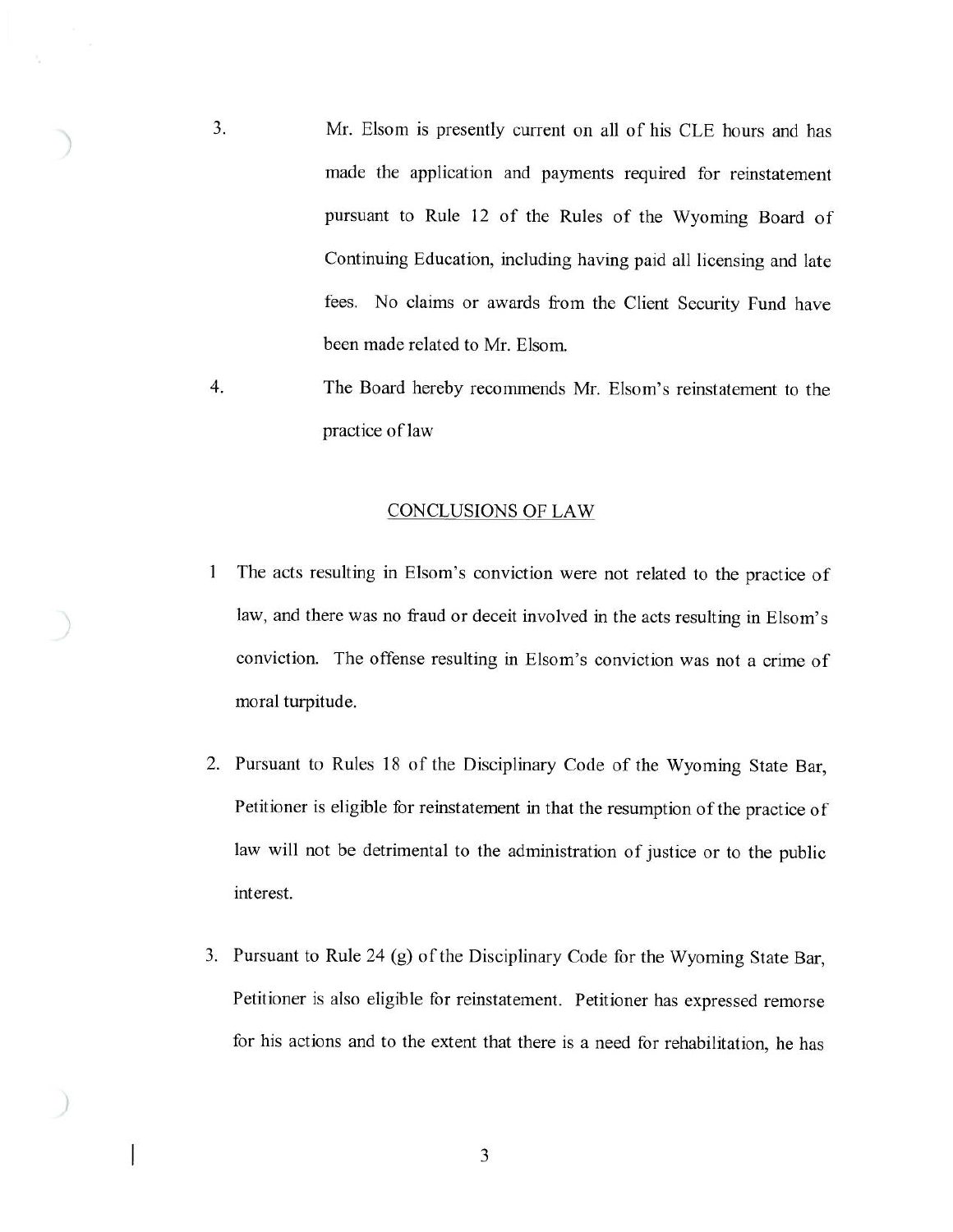been rehabilitated. He has substantially complied with all of the rules of this Court and of the Federal District Court overseeing his conviction.

- 4. The Board of Professional Responsibility specifically finds that Petitioner has met his burden to show by clear and convincing evidence all relevant issues of fact and law. He has shown that he has the character and fitness to practice law in Wyoming pursuant to Rule 401 of the Wyoming Rules and Procedures Governing Admission to the Practice of Law. He is competent to practice law in Wyoming and is willing to act in accordance with the standards set forth in the Wyoming Rules of Professional Conduct and to act fairly, honestly, reasonably and with unquestionable integrity in all matters in which he acts as an attorney at law. He has established by clear and convincing evidence that the resumption of the practice of law will not be detrimental to the administration of justice and the public interest.
- 5. Petitioner has been suspended from the practice of law for the time required by the Wyoming Supreme Court.
- 6. No further disciplinary action against Elsom is necessary of required.

Based on the foregoing Findings of Fact and Conclusions of Law, the Wyoming Board of Professional Responsibility concludes Elsom is eligible to be reinstated to the practice of law and recommends that the Wyoming Supreme Court reinstate Elsom's license to practice of law in the State of Wyoming contemporaneously with its receipt of this recommendation.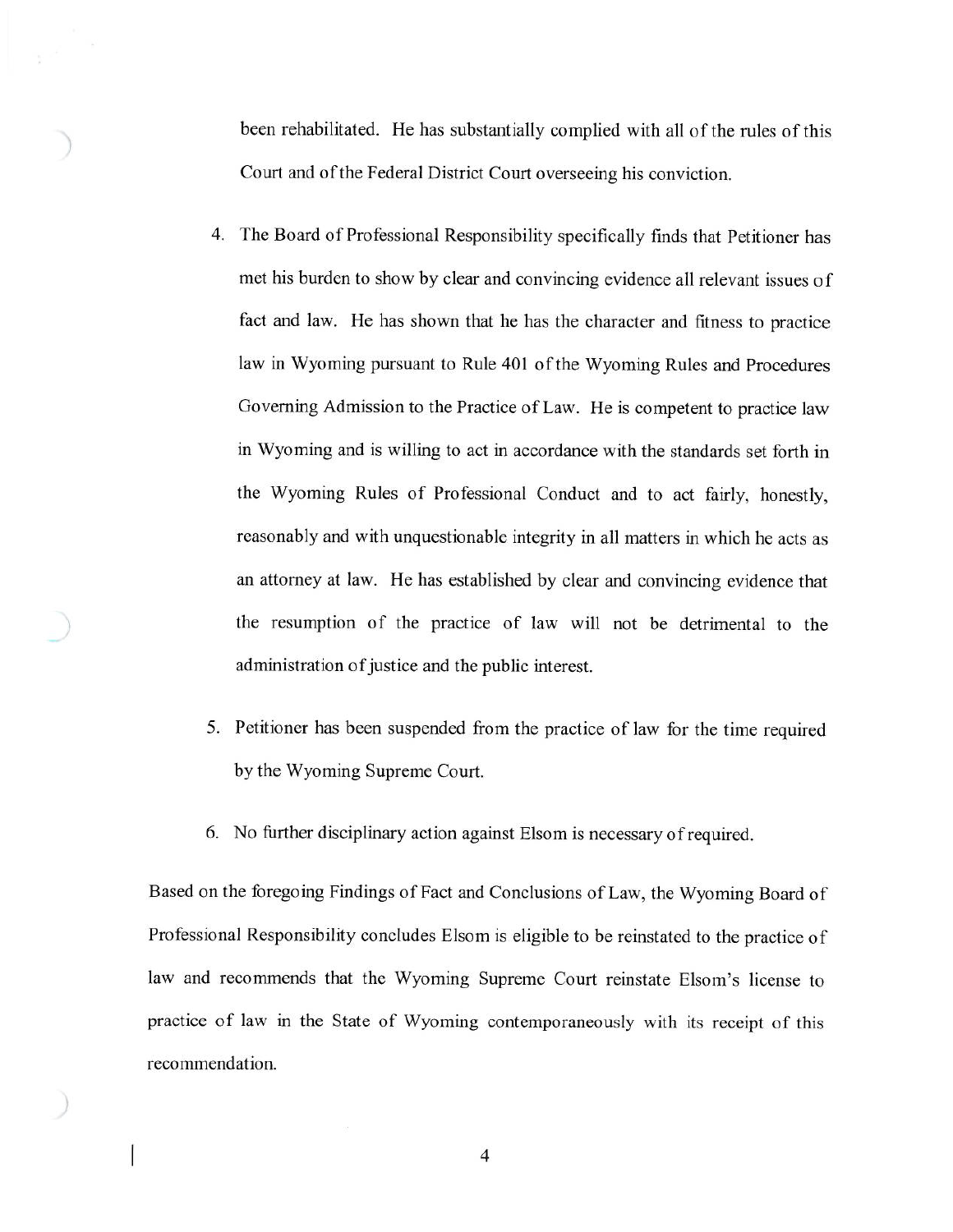Board of Professional Responsibility, Wyoming State 627  $\ell^{\chi}$ ŧ

 $\chi$  ,  $\sim$ 

 $\overline{\phantom{a}}$ 

Francis E. Stevens, Chairperson, BPR Stevens, Edwards, Hallock & Carpenter, PC P.O. Box 1148 Gillette, WY 82717-1148  $(307)$  682-1444  $(307)$  687-2896 (fax)